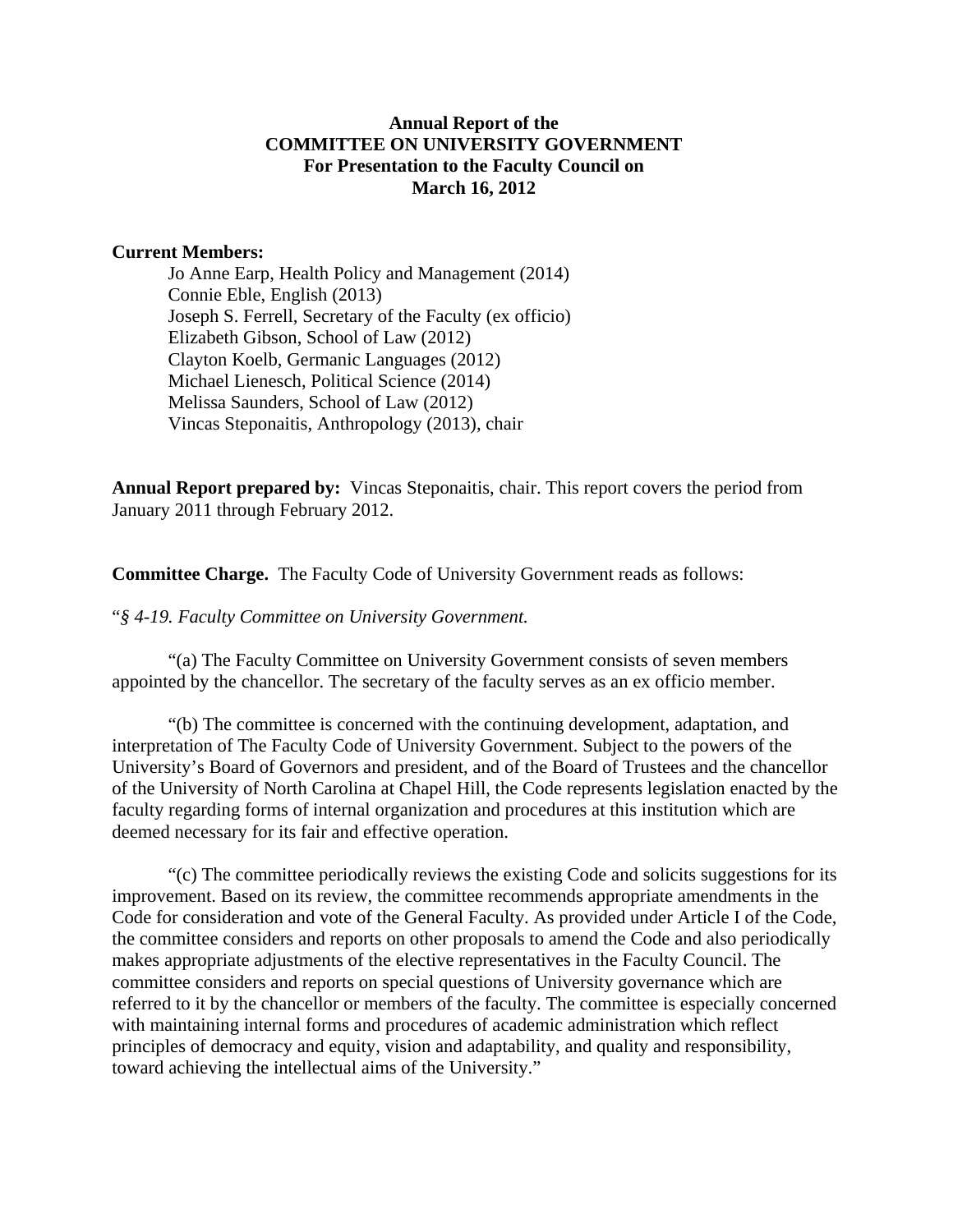#### **Report of Activities.**

*Resolutions Presented and Adopted.* On February 18, 2011, the committee presented to Faculty Council two resolutions:

- \* On Amending the Faculty Code of University Government to Provide Voting Representation for Retired Faculty (Resolution 2011-1), and
- \* On Amending the Faculty Code of University Government to Allow Fixed-Term Faculty to Vote in Personnel Matters Affecting Other Such Faculty (Resolution 2011-2).

Both resolutions passed on the first reading, and were adopted by Faculty Council without dissent at its subsequent meeting on March 18, 2011.

*Ongoing.* Over the past year the Committee continued the discussions that had begun in 2010 on amending the charge of the Administrative Board of the Library to eliminate obsolete provisions and to bring it into line with current practice. These discussions culminated in Resolution 2012-1, which is further described in Appendix 1.

The committee also noted that the Faculty Code lacks a provision for removing elected and appointed members of faculty committees, in cases where such members neither participate in the work of the committee nor resign. Such cases are rare, but it is important to have a mechanism for dealing with them. An amendment that fills this gap in the Code is presented in Resolution 2012-2 and further explained in Appendix 2.

#### **New Business.**

*Resolutions Presented.* The committee presents today the following resolutions:

**Resolution 2012-2. On Amending the Faculty Code of University Government to Update the Charge of the Administrative Board of the Library.**

# **Resolution 2012-3. On Amending the Faculty Code of University Government to Provide for the Removal of Committee Members Who Are Repeatedly Absent Without Cause.**

The rationale for each of these resolutions is provided in the appendices that follow.

Respectfully submitted, Committee on University Government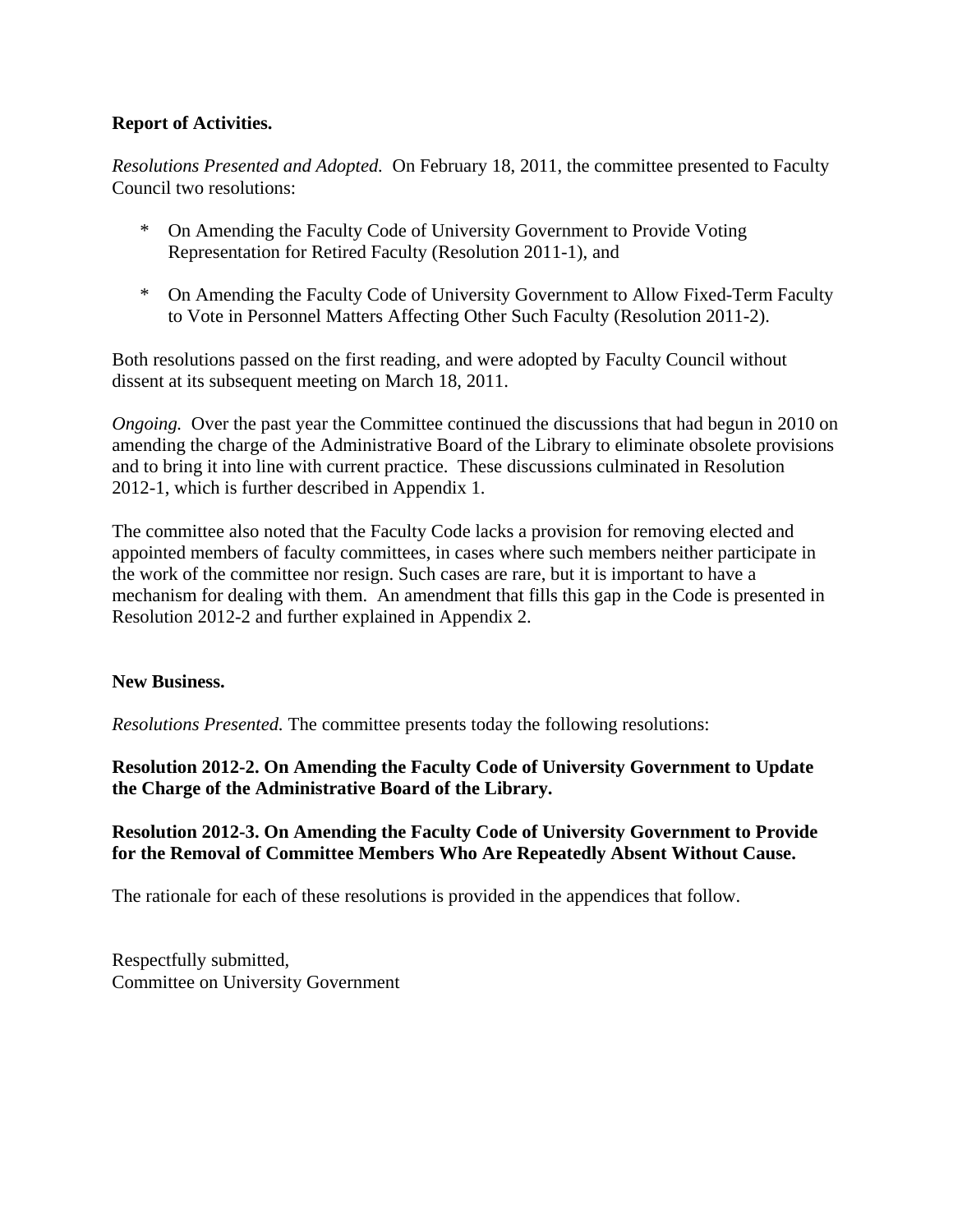# **Appendix 1 Report of the Committee on University Government on Resolution 2012-2.**

In February 2010, after lengthy period of consultation and deliberation, the Committee on University Government (COUG) presented a resolution to Faculty Council to streamline the composition of the Administrative Board of the Library (ABL). This resolution ultimately passed. However, at essentially the same time this resolution was presented, the provost announced that UNC's libraries would be re-organized, i.e., that the Health Sciences Library would be brought under the umbrella of the University librarian. COUG therefore decided to take another look at the ABL's composition and charge, to see if any further changes were warranted.

After consulting with University librarian, the head of the Health Sciences Library, the chair of the ABL, and the chair of the Health Sciences Library Advisory Committee (HSLAC), we decided it would be too disruptive at this point to merge the two advisory committees or to alter their composition, although such changes might be appropriate in the future.

In the course of these discussions, however, we did note that certain aspects of the ABL's charge were obsolete, in that they did not conform to current practice. We also noted that the wording of the charge might need some clarification. Resolution 2012-1 addresses both these issues.

If passed, the resolution would do the following:

- \* The wording of item 2 would be slightly modified for clarity. The ABL, in partnership with the University Librarian, would formulate "general policies," rather than "basic policies" as in the current Code, to make it clear that the ABL's purview is to focus on the big picture rather than the details of library operations, which are best left to the University Librarian and her staff. In other words, ABL's policy-making role would be at the level of setting the overall strategy, rather than the tactics by which these strategies are implemented.
- \* Also in item 2, matters of collections "access" would be added to the committee's policy purview. This change ratifies current practice and encompasses matters that might currently be considered under item 4.
- \* Item 3 would be eliminated, because the budgeting mechanism to which it refers no longer exists.
- \* Item 4 would be eliminated, because the University librarian now reports to the provost, not the chancellor, and the ABL would still be empowered to advise the University librarian on such matters under the provisions of items 1 and 2 (especially with "access" added to the latter).

Note that the new charge was formally endorsed by the ABL at its February 2012 meeting. Thus, the Committee on University Government strongly recommends that Faculty Council adopt Resolution 2012-1.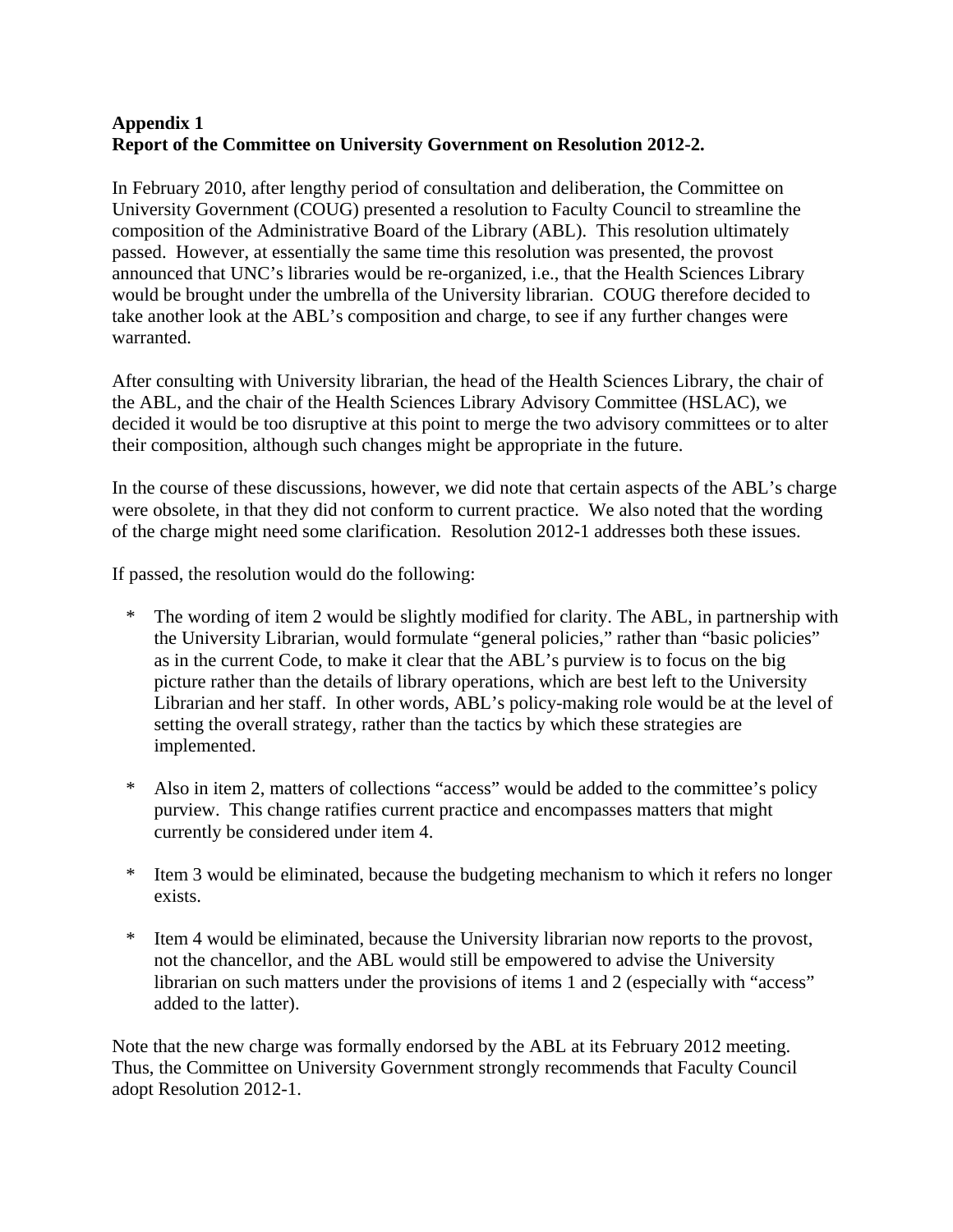# **Appendix 2 Report of the Committee on University Government on Resolution 2012-3.**

The Committee on University Government recently noticed a significant gap in the Faculty Code of University Government, to wit, that there exists no provision for removing a member from a faculty committee for cause, specifically in the case where an elected or appointed committee member chooses not to participate and also fails to resign. Happily such cases are rare, but we can imagine circumstances in which the non-participation of a member on a key faculty committee could have serious consequences. Hence it seems prudent to add language to the Code that would allow the secretary of the faculty to deal with such problems, were they to occur.

The proposed amendment is modeled on language already in the Code, which comes into play if a member of Faculty Council is persistently delinquent. Section 2-6 currently reads: "It is the duty of all members [of Faculty Council] to attend all regular and special meetings of the Council, save for good cause. If any voting member is absent for two successive regular meetings without cause, the Council may declare his or her membership vacant." It has always the Council's custom that *any* reason for an absence is considered "good cause," so long as it is communicated to the secretary of the faculty or his staff. Removals under this provision have been extremely rare, and we would expect the same to be true under the new language, if it is adopted.

Resolution 2012-2, if passed, would add a new subsection to § 4-1, which deals with the "organizational principles" of faculty committees. This new subsection would mirror the wording of § 2-6 just described, except that the seat would be declared vacant by the secretary of the faculty, "upon referral by the committee's chair and acting with the advice and consent of the Faculty Executive Committee."

This amendment was endorsed by the Faculty Executive Committee at its February 27 meeting.

The Committee on University Government also strongly endorses Resolution 2012-2 and recommends that Faculty Council adopt it.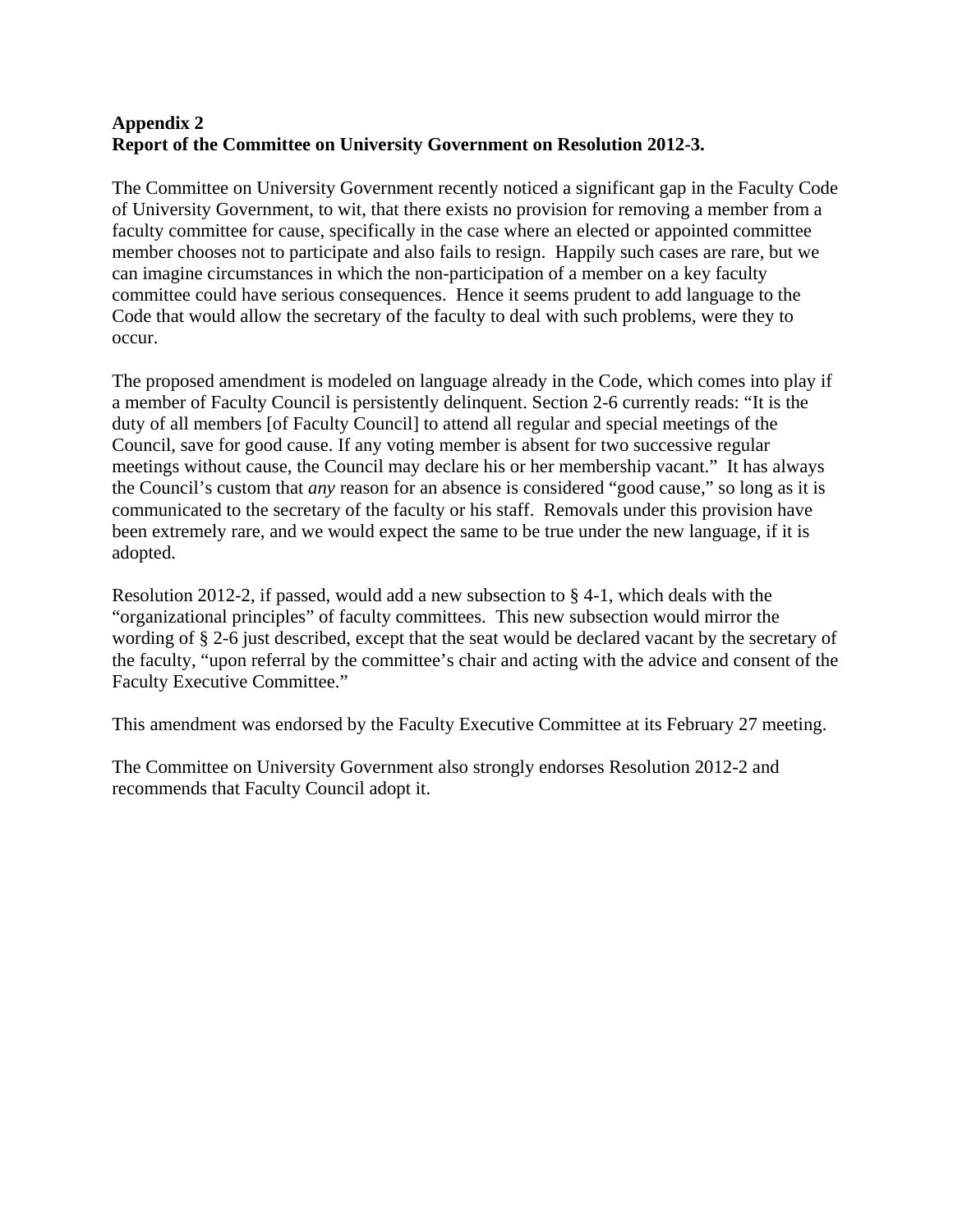# **Resolution 2012-2. On Amending the Faculty Code of University Government to Update the Charge of the Administrative Board of the Library.**

The General Faculty enacts that

§ 12-3 of the Faculty Code of University Government is amended as follows (deletions are crossed out, additions are underlined):

# *§ 12-3. Administrative Board of the Library; duties.*

Subject to the power of the General Faculty and the Faculty Council, the Administrative Board:

- 1. Advises the University librarian on the administration of the University library system;
- 2. Formulates, together with the University librarian, the basic general policies governing the acquisition of, access to, and use of library collections; of library materials and the use of such materials;
- 3. Allocates, with the advice of the University librarian, the book funds which are not specifically designated;
- 4. Submits to the chancellor, through the University librarian, its advice on the establishment or discontinuance of library service units outside of the general library building;
- 5 3. Reviews the University librarian's budget request; and |
- 6 4. Makes an annual report to the Faculty Council.